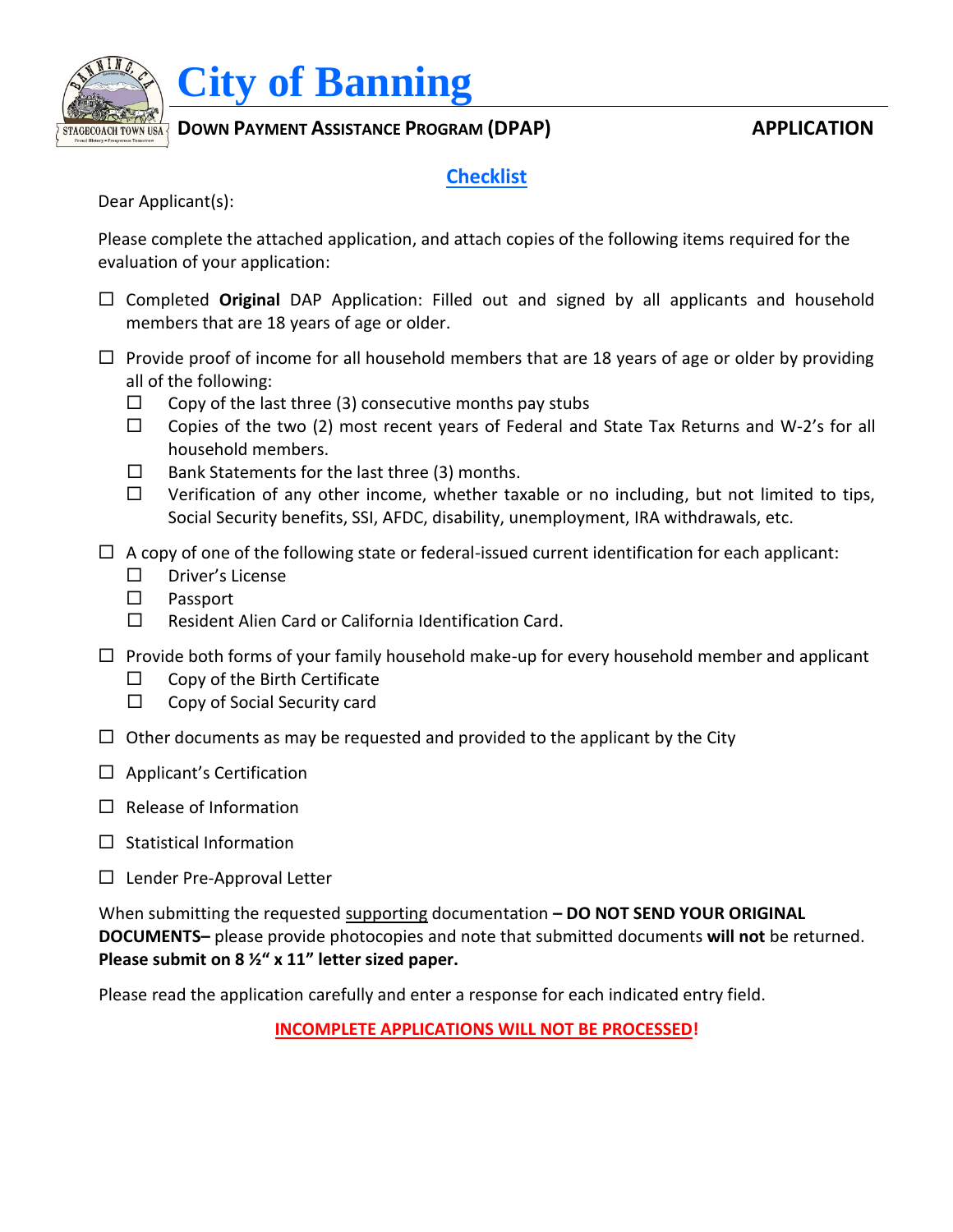

**Please complete all entries. Where items are non-applicable, enter none or "n/a." Where insufficient space is supplied, attach additional sheets as necessary. Applications must be complete to be considered for program participation.**

| Applicant Name(s)       |                       |
|-------------------------|-----------------------|
| <b>Current Address:</b> |                       |
| Day Telephone No.       | Evening Telephone No. |

| <b>APPLICANT</b>                                   |               | <b>CO-APPLICANT</b>                                |                         |  |
|----------------------------------------------------|---------------|----------------------------------------------------|-------------------------|--|
| Name                                               |               | Name                                               |                         |  |
| SSN                                                | Date of Birth | SSN                                                | Date of Birth           |  |
| <b>Current Employer</b>                            |               |                                                    | <b>Current Employer</b> |  |
| <b>Employer Address</b>                            |               |                                                    | <b>Employer Address</b> |  |
| <b>Business Phone</b>                              |               | <b>Business Phone</b>                              |                         |  |
| Position                                           |               | Position                                           |                         |  |
| Length of Time Currently Employed                  |               | Length of Time Currently Employed                  |                         |  |
| <b>Current Annual Gross Income from Employment</b> |               | <b>Current Annual Gross Income from Employment</b> |                         |  |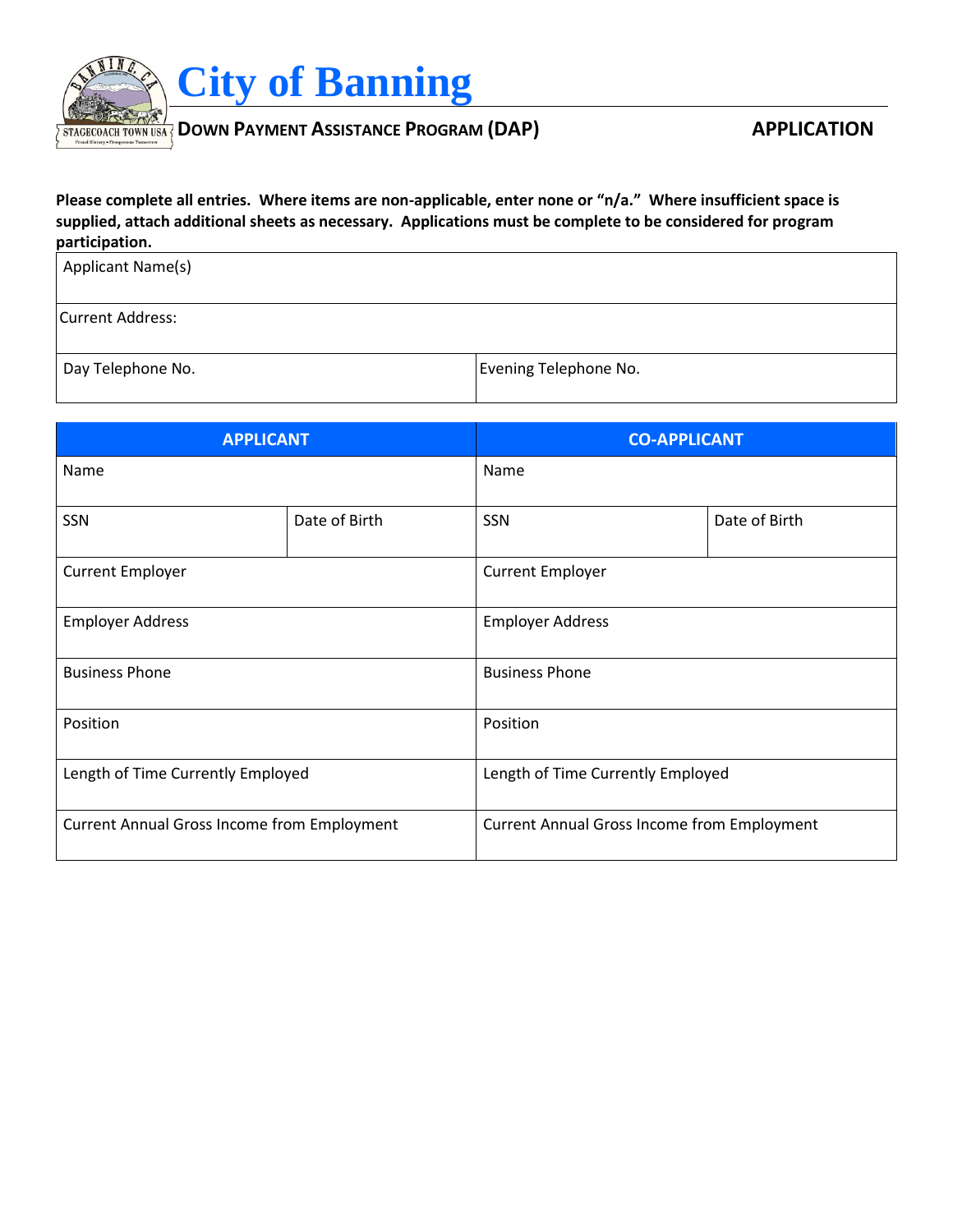### **Additional Income Information:**

# **All additional sources of Income must be disclosed, whether taxable or not. List Recipient and all additional sources of Income of any person(s) 18 years of age or older residing within the Household.**

| Pension/Retirement/Social Security (Specify) | Annual Income |
|----------------------------------------------|---------------|
| Alimony/Child Support/Foster Care (Specify)  | Annual Income |
| Unemployment/Disability (Specify)            | Annual Income |
| Other (Specify)                              | Annual Income |
| Other (Specify)                              | Annual Income |

### **Household Information:**

# **Please enter the requested information for all persons living in the household. (If additional space is needed, please attach an additional sheet and clearly label with "Household Information continued")**

| <b>Applicant Name</b>                   | Age                                  | Handicapped/Disabled<br>$\Box$ Yes $\Box$ No          |              | Annual Income |
|-----------------------------------------|--------------------------------------|-------------------------------------------------------|--------------|---------------|
| <b>Co-Applicant Name</b>                | Age                                  | Handicapped/Disabled<br>$\Box$ Yes $\Box$ No          | Relationship | Annual Income |
| Name                                    | Age                                  | Handicapped/Disabled<br>$\Box$ Yes $\Box$ No          | Relationship | Annual Income |
| Name                                    | Age                                  | Handicapped/Disabled<br>$\Box$ Yes $\Box$ No          | Relationship | Annual Income |
| Name                                    | Age                                  | Handicapped/Disabled<br>$\Box$ Yes $\Box$ No          | Relationship | Annual Income |
| Name                                    | Age                                  | Handicapped/Disabled<br>$\Box$ Yes $\Box$ No          | Relationship | Annual Income |
| Name                                    | Age                                  | Handicapped/Disabled<br>$\square$ Yes<br>$\square$ No | Relationship | Annual Income |
| Name                                    | Age                                  | Handicapped/Disabled<br>$\Box$ Yes $\Box$ No          | Relationship | Annual Income |
| <b>Enter Household Size:</b><br>persons | Enter Total Annual Household Income: |                                                       |              |               |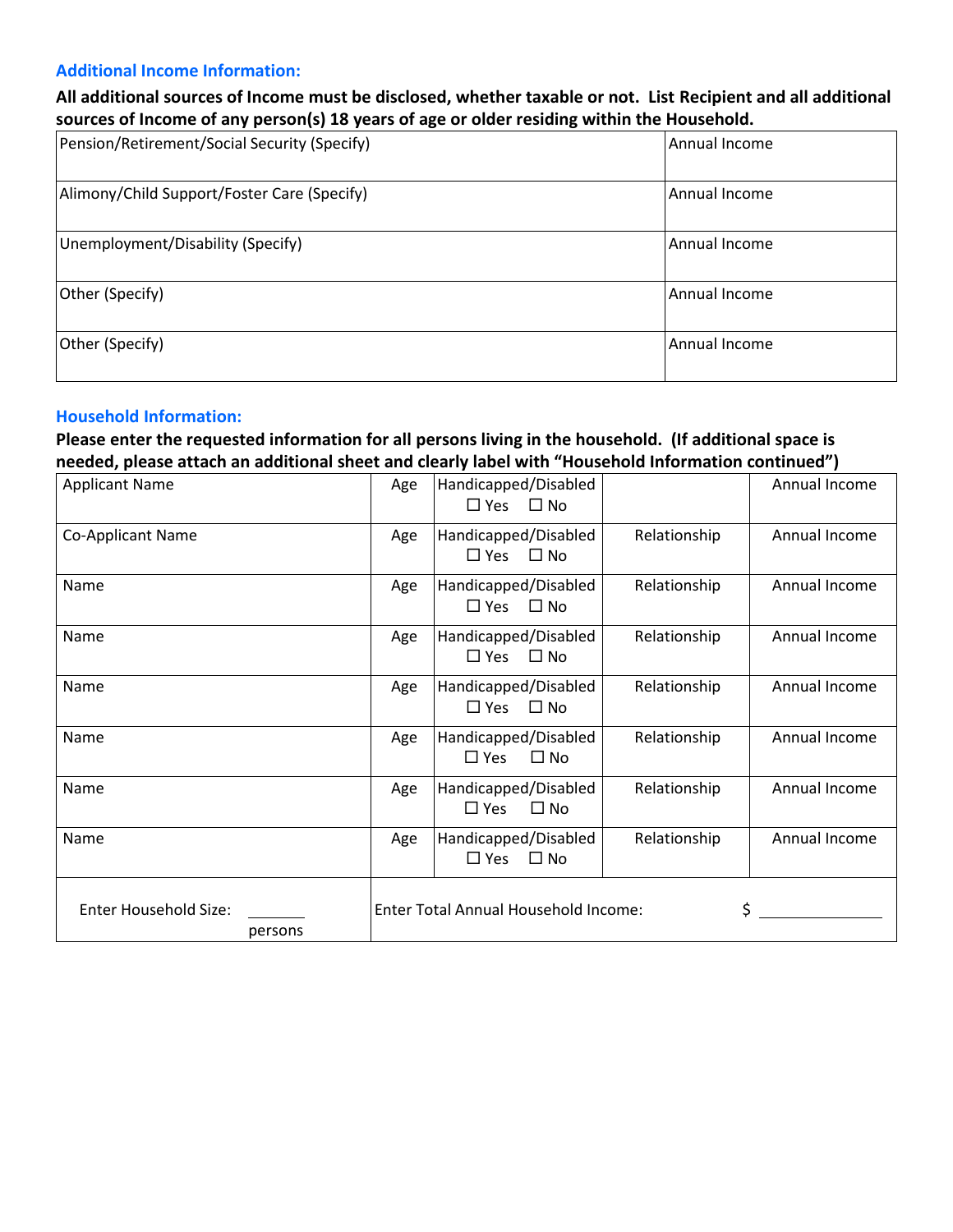# **Previous Addresses:**

# **Please fill in previous address information, starting with the most current, for the last 3 years.**

| <b>Address</b>    | <b>Owned/Rented/Other</b><br>(Specify) | <b>Start Date</b>              | <b>End Date</b> |
|-------------------|----------------------------------------|--------------------------------|-----------------|
| Address:          | Monthly Rent:<br>\$                    |                                |                 |
| Landlord Name:    |                                        | Landlord Day Phone Number:     |                 |
| Landlord Address: |                                        | Landlord Evening Phone Number: |                 |
| Address:          | Monthly Rent:<br>\$                    |                                |                 |
| Landlord Name:    |                                        | Landlord Day Phone Number:     |                 |
| Landlord Address: |                                        | Landlord Evening Phone Number: |                 |
| Address:          | Monthly Rent:<br>\$                    |                                |                 |
| Landlord Name:    |                                        | Landlord Day Phone Number:     |                 |
| Landlord Address: |                                        | Landlord Evening Phone Number: |                 |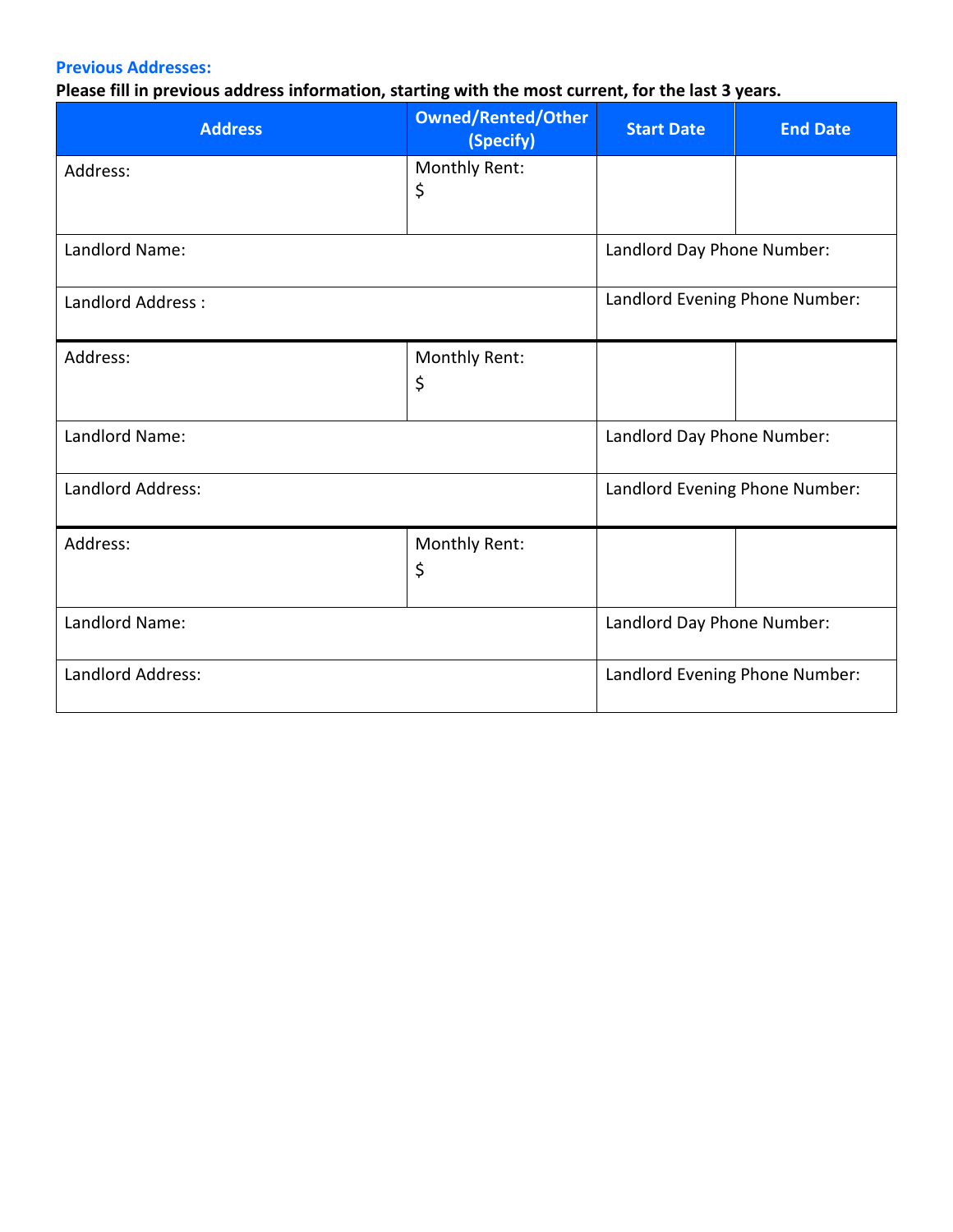### **Financial Information:**

# **Please list All Applicable Savings and Checking Account Information for Each Account Held**

| Name of Bank/Saving and Loan/Credit Union/Other Financial Institution: | Account Number:      |
|------------------------------------------------------------------------|----------------------|
| Address:                                                               | Savings or Checking: |
| <b>Current Account Balance:</b>                                        |                      |

| Name of Bank/Saving and Loan/Credit Union/Other Financial Institution: | Account Number:      |
|------------------------------------------------------------------------|----------------------|
| Address:                                                               | Savings or Checking: |
| Current Account Balance:                                               |                      |

| Name of Bank/Saving and Loan/Credit Union/Other Financial Institution: | Account Number:      |
|------------------------------------------------------------------------|----------------------|
| Address:                                                               | Savings or Checking: |
| Current Account Balance:                                               |                      |

### **Assets:**

# **Please list All Other Asset Accounts and their respective values:** *(Cars, trailers, jewelry, etc.)*

| <b>Account Category</b>               | <b>Current Cash Value</b> |
|---------------------------------------|---------------------------|
| Stocks/Bond/Other Investment Accounts | \$                        |
| Life Insurance Net Cash Value         | \$                        |
| Net Worth of Business                 | \$                        |
|                                       | \$                        |
|                                       | \$                        |
|                                       | \$                        |
|                                       | \$                        |
| TOTAL                                 |                           |

| Do you currently own, or have an interest in any real estate?                                               | $\Box$ Yes $\Box$ No<br>If YES, you must complete and<br>submit the attached Schedule |
|-------------------------------------------------------------------------------------------------------------|---------------------------------------------------------------------------------------|
|                                                                                                             | of Real Estate Owned                                                                  |
| Have you owned, or had an ownership interest in residential real estate within the<br>last three (3) years? | $\Box$ Yes $\Box$ No                                                                  |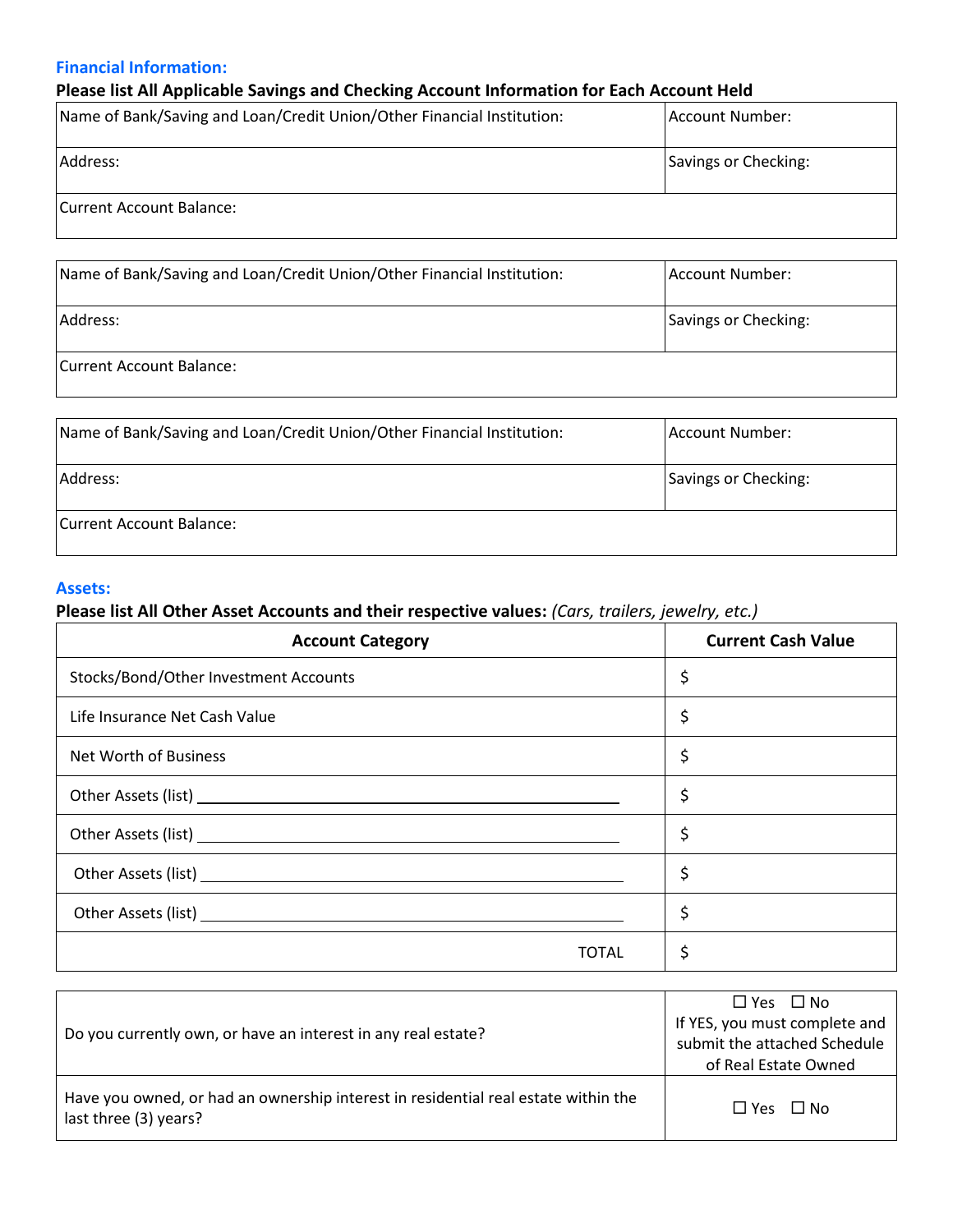### **Debt:**

| Creditor:                                | Account Number:                |
|------------------------------------------|--------------------------------|
| Address:                                 | <b>Monthly Payment Amount:</b> |
| <b>Current Outstanding Loan Balance:</b> |                                |
| Creditor:                                | Account Number:                |
| Address:                                 | <b>Monthly Payment Amount:</b> |
| <b>Current Outstanding Loan Balance:</b> |                                |
| Creditor:                                | Account Number:                |
| Address:                                 | <b>Monthly Payment Amount:</b> |
| <b>Current Outstanding Loan Balance:</b> |                                |
| Creditor:                                | Account Number:                |
| Address:                                 | Monthly Payment Amount:        |
| <b>Current Outstanding Loan Balance:</b> |                                |
| Creditor:                                | Account Number:                |
| Address:                                 | <b>Monthly Payment Amount:</b> |
| <b>Current Outstanding Loan Balance:</b> |                                |
| Creditor:                                | Account Number:                |
| Address:                                 | <b>Monthly Payment Amount:</b> |
| <b>Current Outstanding Loan Balance:</b> |                                |
| Creditor:                                | Account Number:                |
| Address:                                 | Monthly Payment Amount:        |
| <b>Current Outstanding Loan Balance:</b> |                                |
| Creditor:                                | Account Number:                |
| Address:                                 | <b>Monthly Payment Amount:</b> |
| <b>Current Outstanding Loan Balance:</b> |                                |

| Current Outstanding Loan Balance for all Obligations: | Total Monthly Payment Amount for all Obligations: |
|-------------------------------------------------------|---------------------------------------------------|
|                                                       |                                                   |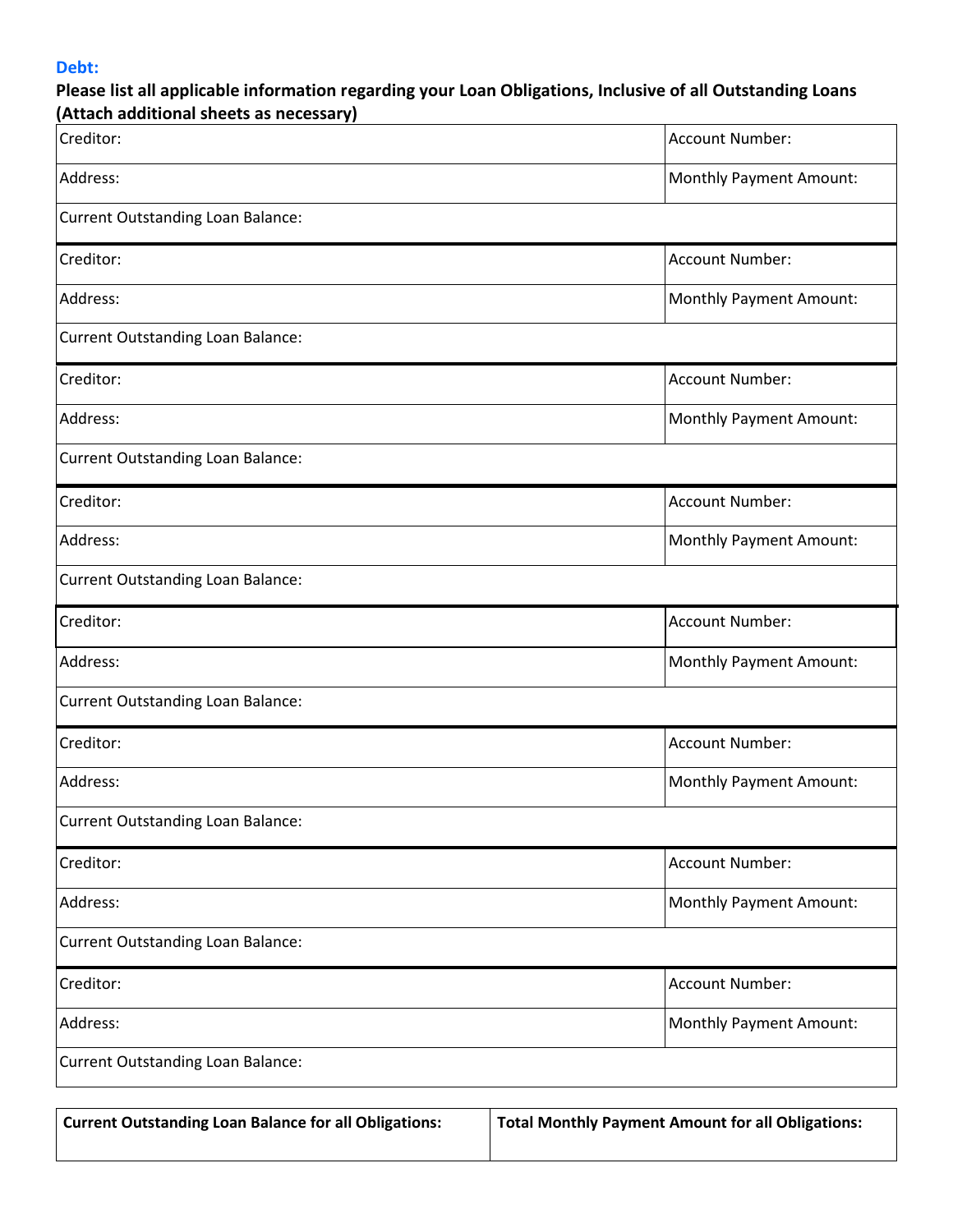### **Financial History: Please answer all of the following:**

|                                                                                                                                                                                                                                                                                                                  | Applicant     |           | <b>Co-Applicant</b> |      |
|------------------------------------------------------------------------------------------------------------------------------------------------------------------------------------------------------------------------------------------------------------------------------------------------------------------|---------------|-----------|---------------------|------|
| Do you have any outstanding judgments currently outstanding against you?                                                                                                                                                                                                                                         | $\Box$ Yes    | $\Box$ No | $\Box$ Yes          | ∐ No |
| Have you declared bankruptcy within the last seven years?                                                                                                                                                                                                                                                        | $\square$ Yes | $\Box$ No | $\Box$ Yes          | □ No |
| Have you has a property foreclosed on, or given a deed-in-lieu in the last 7 years?                                                                                                                                                                                                                              | $\Box$ Yes    | $\Box$ No | $\Box$ Yes          | ∩ No |
| During the preceding 5 years, have you directly or indirectly been obligated on<br>any loan which resulted in foreclosure, transfer of title in lieu of foreclosure or<br>judgment, or which resulted in a loan default (e.g.: mortgages, SBA loans, any<br>financial obligation, bond or loan guaranty, etc.) ? | $\Box$ Yes    | $\Box$ No | $\square$ Yes       | ∐ No |
| Are you presently delinguent or in default on any debt to the Federal<br>Government (e.g.: Federal Guaranteed Student Loan, Public Health Service, etc.)?                                                                                                                                                        | $\square$ Yes | $\Box$ No | $\Box$ Yes          | ⊔ No |

**I/We hereby certify that the aforementioned statements are true. If at any time this information is found to be false or incorrect, and it is then determined that I/We do not qualify for the Down Payment Assistance Program, I/We understand that I/We am/are liable for all costs incurred through the program.**

| Applicant Signature:                                   | Date: |
|--------------------------------------------------------|-------|
| X                                                      |       |
| Co-Applicant Signature:                                | Date: |
| $\boldsymbol{\mathsf{x}}$                              |       |
| Household Member Signature (18 years of age or older): | Date: |
| $\boldsymbol{\mathsf{x}}$                              |       |
| Household Member Signature (18 years of age or older): | Date: |
| X                                                      |       |

# **\*\*\* PLEASE REMEMBER TO ATTACH ALL REQUESTED INFORMATION REQUESTED IN THE APPLICATION CHECKLIST. INCOMPLETE APPICATIONS WILL NOT BE PROCESSED. DO NOT SEND ORIGINALS. \*\*\***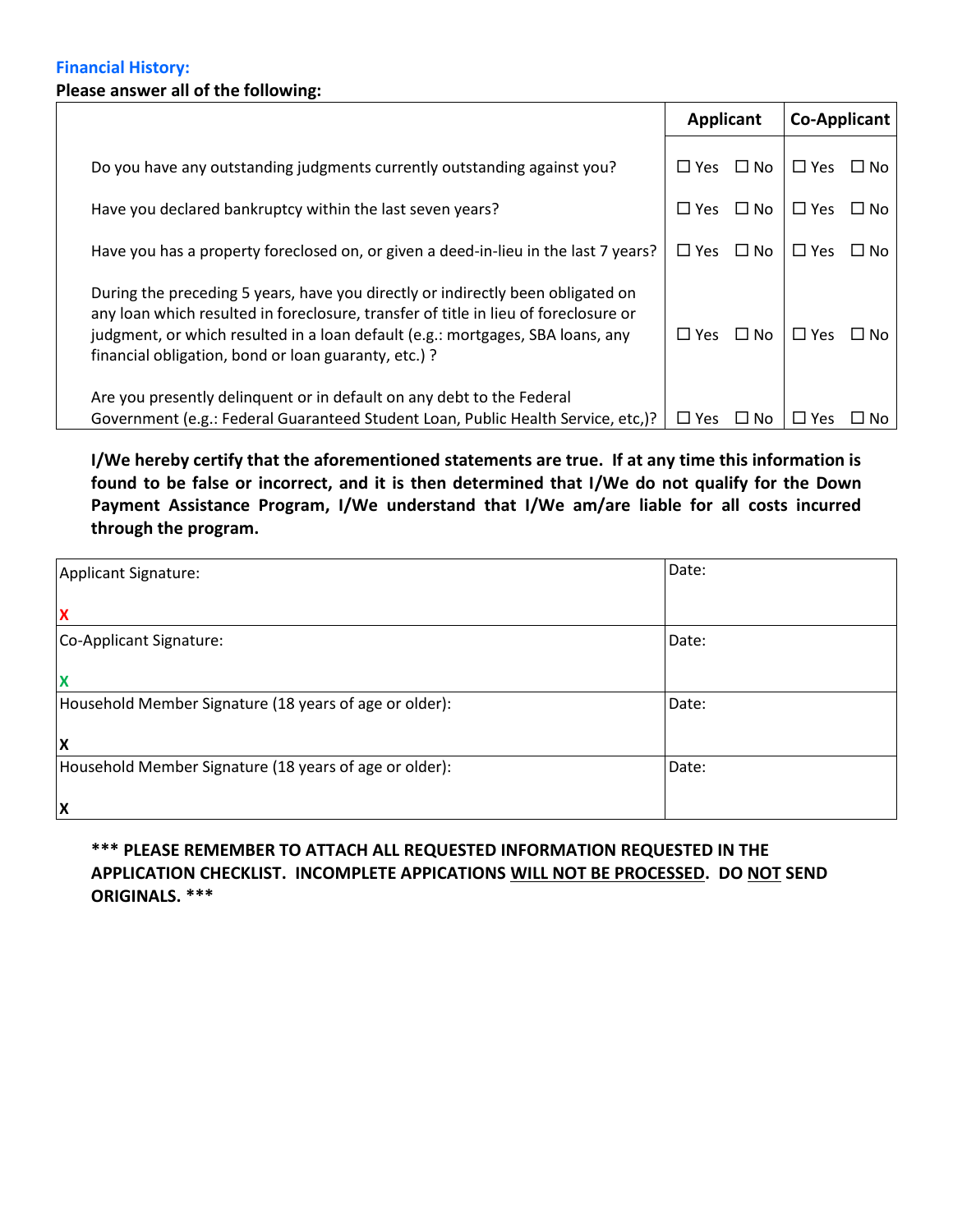|                               | Monthly<br>Income                                              |  |  |  |               |
|-------------------------------|----------------------------------------------------------------|--|--|--|---------------|
|                               | Operating<br>Expenses<br>Monthly<br>Other                      |  |  |  |               |
|                               | Taxes and<br>Insurance                                         |  |  |  |               |
|                               | Payments<br>Monthly<br>Loan                                    |  |  |  |               |
|                               | Gross Rents<br>Monthly                                         |  |  |  |               |
| SCHEDULE OF REAL ESTATE OWNED | Outstanding<br>Mortgage/<br>Amounts<br>Loan                    |  |  |  |               |
|                               | Market<br>Value                                                |  |  |  |               |
|                               | Type of<br>Property<br>(Residential/<br>Commercial/<br>Vacant) |  |  |  |               |
|                               | Property Address                                               |  |  |  | <b>TOTALS</b> |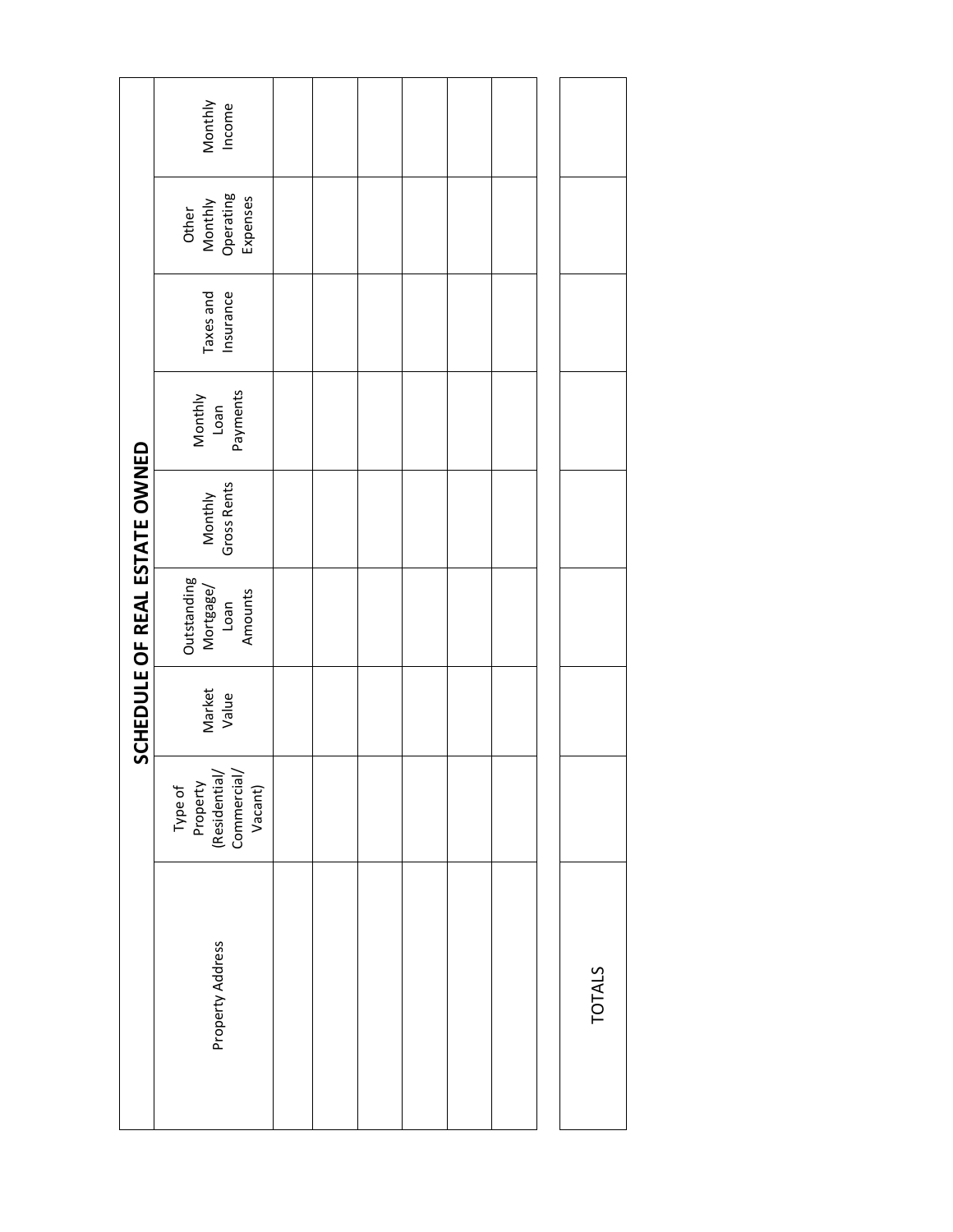

 $\frac{B}{A}$ *D***OWN PAYMENT ASSISTANCE PROGRAM (DAP) APPLICATION** 

# **CONSENT AND DECLARATION**

I / We, as undersigned, hereby consent to allow authorized representatives of the City of Banning (the "City"), or its designee, to enter my/our single family residence for the purpose of evaluating the housing structure. This evaluation will be performed jointly by the undersigned and the representatives of the City during which photos of the existing conditions will be taken. In addition, by signing below, I/We declare that the information provided herein is true and accurate to the best of my/our belief and knowledge that I/We made no misrepresentations in the application or other documents, nor did I/We omit pertinent information and that I/We under penalty of perjury have received and read the attached City of Banning Down Payment Assistance Program (DAP) Guidelines.

The undersigned certify the following: I/We have applied for the DAP, funded by the City. In applying for assistance, I/We completed an application containing various information for the purpose of obtaining a loan. I/We understand and agree that the City cannot ensure that information provided by me/us or on my/our application will be kept confidential notwithstanding that the City intends to maintain my/our application package in a confidential file.

I/We understand and agree that the City reserves the right to change the review process to a full documentation program on a case by case basis. This may include independent verification of the information provided on the application. I/We expressly consent to and authorize City to verify the information on the application and hereby instruct all persons so requested to fully cooperate with City including, but not limited to providing further confirmation or documentation as City may request from time to time.

This application package is an important legal document, and in all respects has been voluntarily and knowingly executed by the Applicant(s). The Applicant(s) hereby acknowledge that he/she/they: (i) have read, in its entirety this application package, including any and all attachments hereto; (ii) understand the respective contents and requirements of each document, (iii) sought legal advice, if desired, concerning the legal effect of this application package and the program; (iv) shall indemnify and hold harmless the City of Banning and Banning Housing Authority (BHA) (including its employees, representatives, agents, or officials) from any claims, actions, suits, or litigation, whether monetary or otherwise, that may be asserted by the Applicant(s) or any third party person, firm, or entity arising from the 's performance of the City or BHA in considering/approving the application; and (v) without reservation agree to be bound by all the terms, requirements and obligations of this application package and the program.

I/We understand and agree that the City reserves the right to change the requirements of this application and program at any time.

Applicant Signature **Date** Date Co-Applicant Signature Date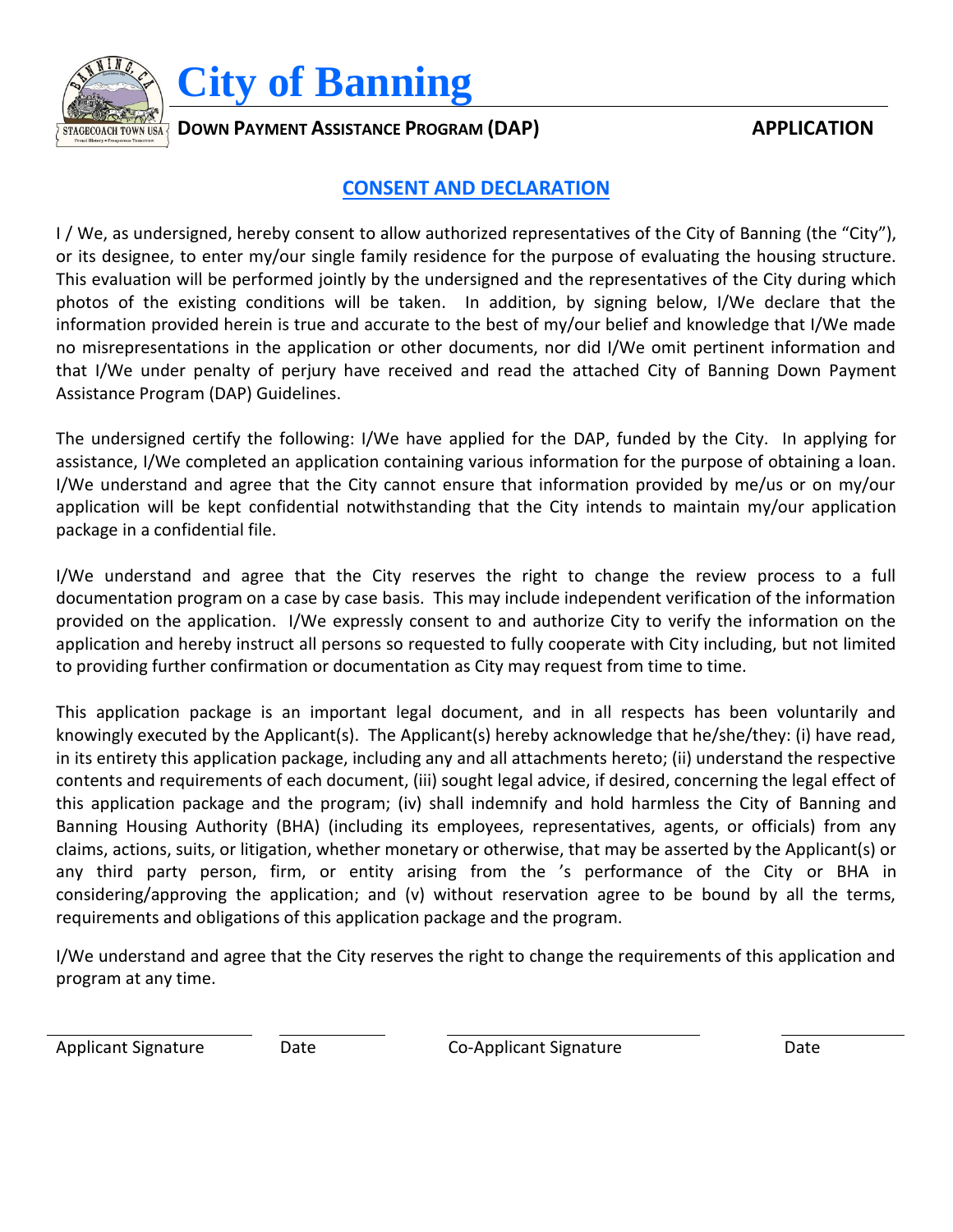

# **Release of Information**

I/we, the undersigned hereby authorize the City of Banning or any of its designees, to release without liability to the City or its agents and all information, as further described below, they may request.

### INFORMATION COVERED

I/we understand that, depending on program policies and requirements, previous or current information regarding my household or me may be needed. Verification and inquiries that may be requested include, but are not limited to:

Medical or Child Care Allowance Credit and Criminal Activity Residences and Rental Activity

Identity and Marital Status **Employment, Income and Assets** 

I understand that this authorization cannot be used to obtain any information about me that is not pertinent to my eligibility for and continued participation in the City Program.

### GROUPS OR INDIVIDUALS THAT MAY BE ASKED

The groups or individuals that may be asked to release information (depending on program requirements) include, but are not limited to:

| Previous Landlords                   | <b>Welfare Agencies</b>                    |
|--------------------------------------|--------------------------------------------|
| <b>Court and Post Offices</b>        | <b>State Unemployment Agencies</b>         |
| <b>Schools and Colleges</b>          | Social Security Administration             |
| Law Enforcement Agencies             | <b>Medical and Child Care Providers</b>    |
| <b>Support and Alimony Providers</b> | Banks and other Financial Institutions     |
| <b>Veterans Administration</b>       | <b>Retirement Systems</b>                  |
| <b>Utility Companies</b>             | <b>Credit Providers and Credit Bureaus</b> |

### CONDITIONS

I/we agree that a photocopy of this authorization may be used for the purposes stated above. The original of this authorization is on file with the City will stay in effect for a year and one month from the date signed. I/we understand I/we have a right to review my/our file and correct and information that I/we can PROVE to be incorrect.

| Signature (Head of Household/Applicant) | <b>Print Name</b> | Date |
|-----------------------------------------|-------------------|------|
| Signature (Spouse/Co-Applicant)         | <b>Print Name</b> | Date |
| Signature (Household Member, 18+ years) | <b>Print Name</b> | Date |
| Signature (Household Member, 18+ years) | <b>Print Name</b> | Date |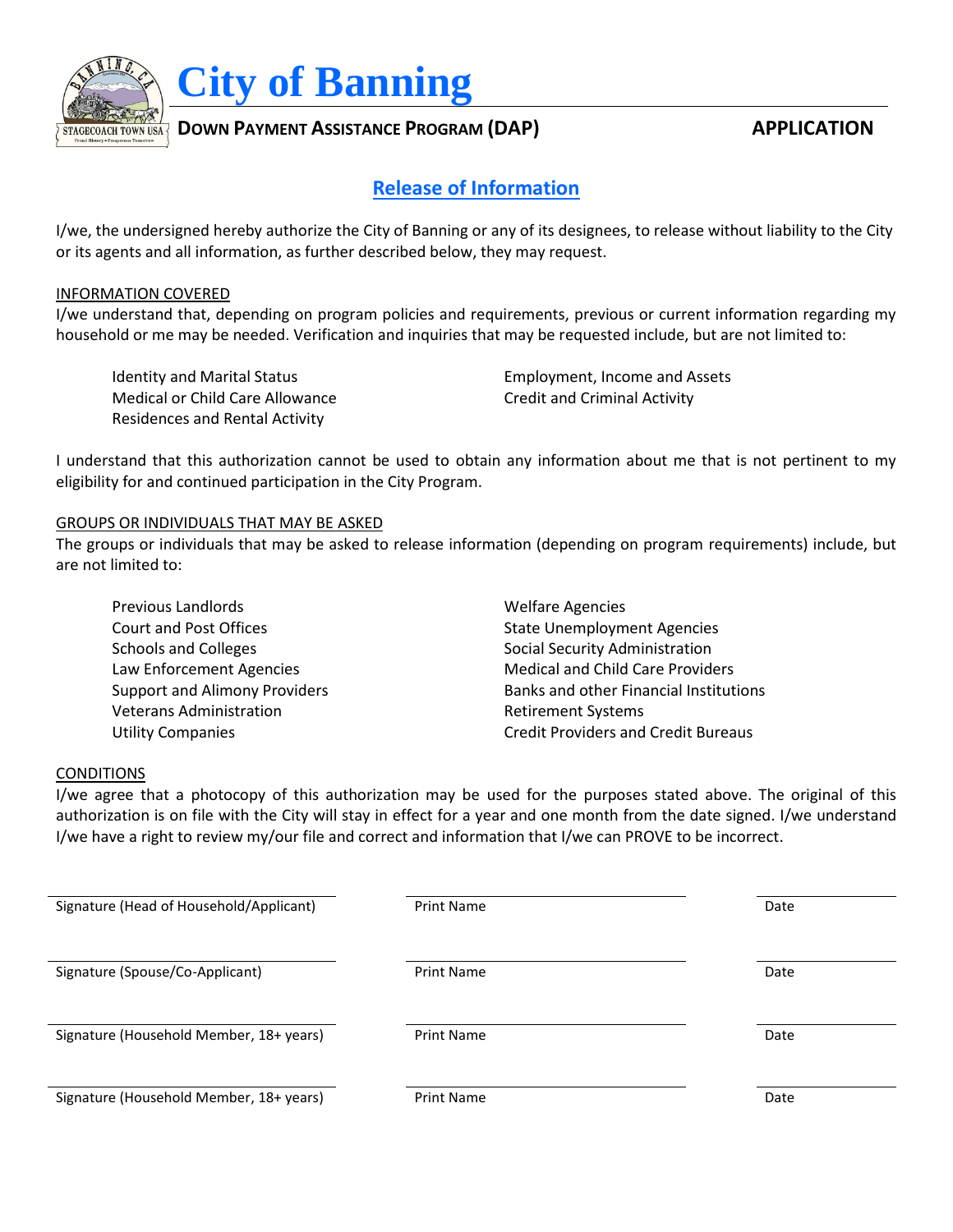

**BTAGECOACH TOWN USA DOWN PAYMENT ASSISTANCE PROGRAM (DAP) BIACK CONVERGED APPLICATION** 

# **CONFLICT OF INTEREST PROVISIONS AND CERTIFICATION**

## **APPLICANT CERTIFICATION OF CITY CONFLICTS OF INTEREST PROVISIONS**

Applicant has identified all *potential* conflicts of interest as follows:

| Applicant is $\Box$      | Is not $\square$   | a current or former:<br>City of Banning or Successor Agency Employee<br>Member of the Banning City Council<br>Appointed official (planning commissioner)<br>Consultant or Attorney to the City or Successor Agency<br>Please identify any positions held as described about and dates of service:                         |
|--------------------------|--------------------|---------------------------------------------------------------------------------------------------------------------------------------------------------------------------------------------------------------------------------------------------------------------------------------------------------------------------|
| Applicant is $\Box$      | Is not $\Box$      | a spouse or dependent of a current or former<br>City of Banning or Successor Agency Employee<br>Member of the Banning City Council<br>Appointed official (planning commissioner)<br>Consultant or Attorney to the City or Successor Agency<br>Please identify any positions held as described about and dates of service: |
| Applicant does $\square$ | does not $\square$ | Have business ties with a current or former<br>City of Banning or Successor Agency Employee<br>Member of the Banning City Council<br>Appointed official (planning commissioner)<br>Consultant or Attorney to the City or Successor Agency<br>Please identify any positions held as described about and dates of service:  |

| Applicant Signature:                                         | Date: |
|--------------------------------------------------------------|-------|
| Co-Applicant Signature:                                      | Date: |
| Household Member Signature (18 years of age or older):<br>ΙX | Date: |
| Household Member Signature (18 years of age or older):<br>ΙX | Date: |

*Note:* The previously answered questions identify *potential* conflicts of interest. In many cases, there will not be an *actual* conflict of interest that disqualifies the buyer from participating in the Down Payment Assistance Program, even if there is a *potential* conflict.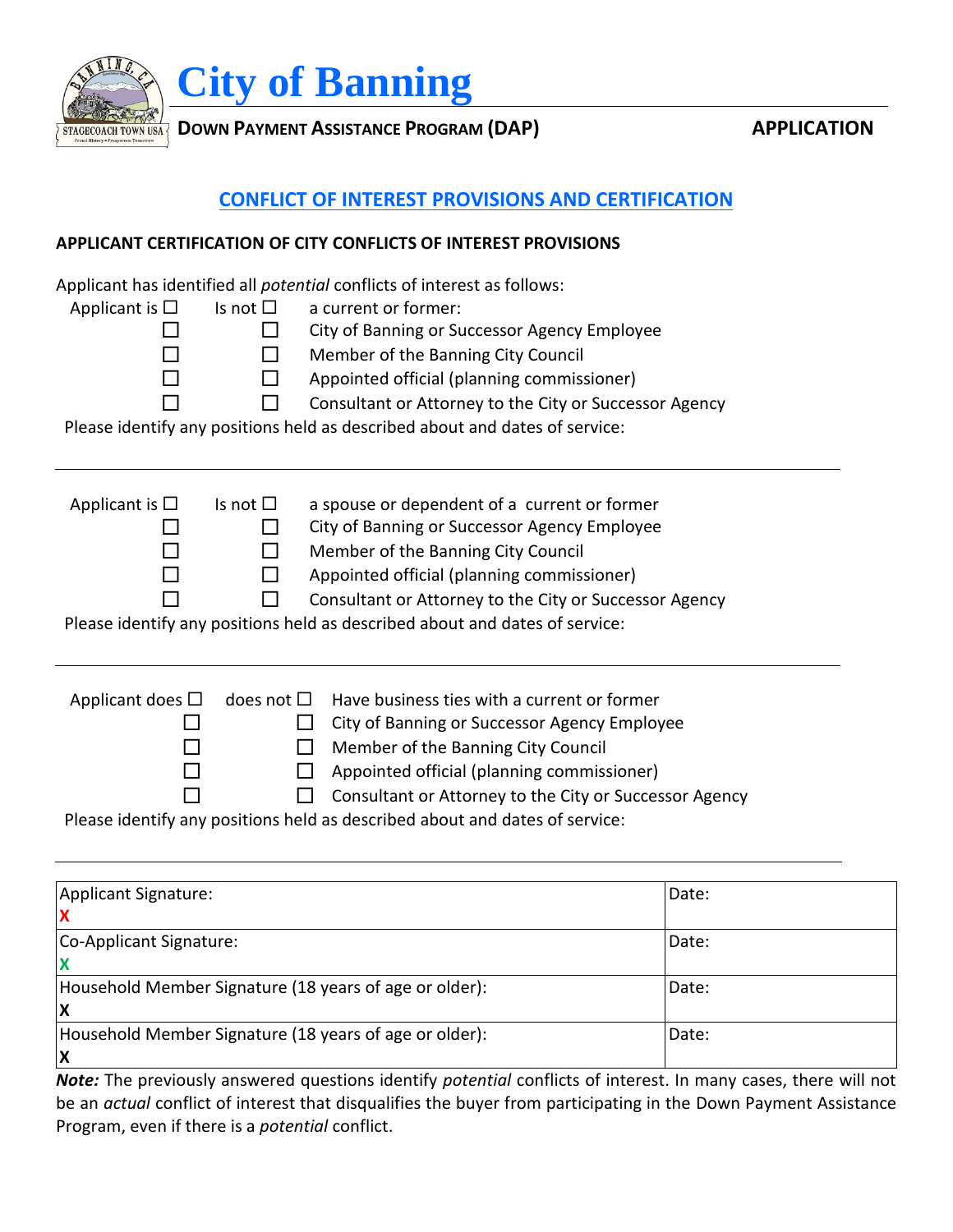# **STATE AND LOCAL CONFLICT OF INTEREST PROVISIONS**

## **STATE CONFLICT OF INTEREST PROVISIONS**

In accordance with the Political Reform Act and Government Code Section 1090, the following persons may not participate in the DAP Program:

- Existing and former members of the City of Banning City Council, and existing or former City Manager and City Attorney.
- Existing and former staff members of City of Banning and consultants *involved in designing or implementing the Rehabilitation or DAP Programs*.
- Spouses and dependents of anyone listed in subsection (a) or (b), and any other person whose participation would provide a financial benefit to anyone listed in subsection (a) or (b).

### **CITY CONFLICT OF INTEREST PROVISIONS**

 Employees, elected and appointed officials of the City and any and all family members of the employee, elected and appointed official, shall not be allowed to bid or provide goods/services to the City nor bid on any surplus property.